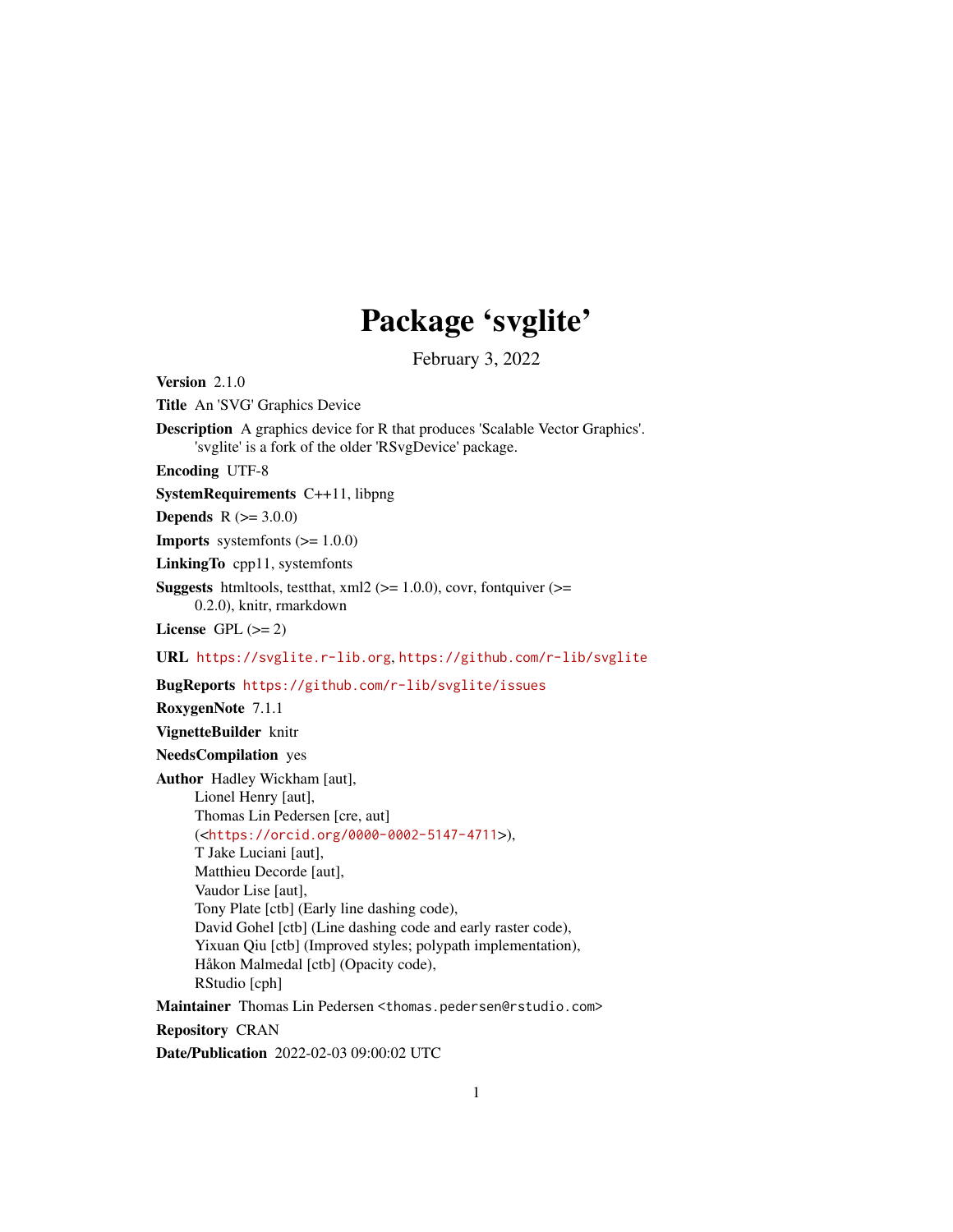### <span id="page-1-0"></span>R topics documented:

```
font_face . . . . . . . . . . . . . . . . . . . . . . . . . . . . . . . . . . . . . . . . . . 2
       svglite . . . . . . . . . . . . . . . . . . . . . . . . . . . . . . . . . . . . . . . . . . . . 3
      svgstring . . . . . . . . . . . . . . . . . . . . . . . . . . . . . . . . . . . . . . . . . . . 5
Index8 8
```
<span id="page-1-1"></span>font\_face *Create a font-face specification*

#### Description

Webfonts in SVG and HTML can either be specified manually using the @font-face at-rule, or imported from e.g. Google Fonts using the @import at-rule. font\_face() helps you create a valid @font-face block for the web\_fonts argument in [svglite\(\)](#page-2-1) and [svgstring\(\)](#page-4-1) functions.

#### Usage

```
font_face(
  family,
 woff2 = NULL,
 woff = NULL,
  ttf = NULL,otf = NULL,
  eot = NULL,svg = NULL,local = NULL,weight = NULL,style = NULL,
  range = NULL,
 variant = NULL,
  stretch = NULL,
  feature_setting = NULL,
  variation_setting = NULL
)
```
#### Arguments

| family                     | The font family name this font should respond to.                                                                                                                                |
|----------------------------|----------------------------------------------------------------------------------------------------------------------------------------------------------------------------------|
| woff2,woff,ttf,otf,eot,svg | URLs to the font in different formats. At least one must be given. Best browser<br>support is provided by the woff format.                                                       |
| local                      | One or more font names that local installations of the font may have. If a local<br>font is found with either of the given names it will be used and no download will<br>happen. |
| weight                     | An optional value for the font-weight descriptor                                                                                                                                 |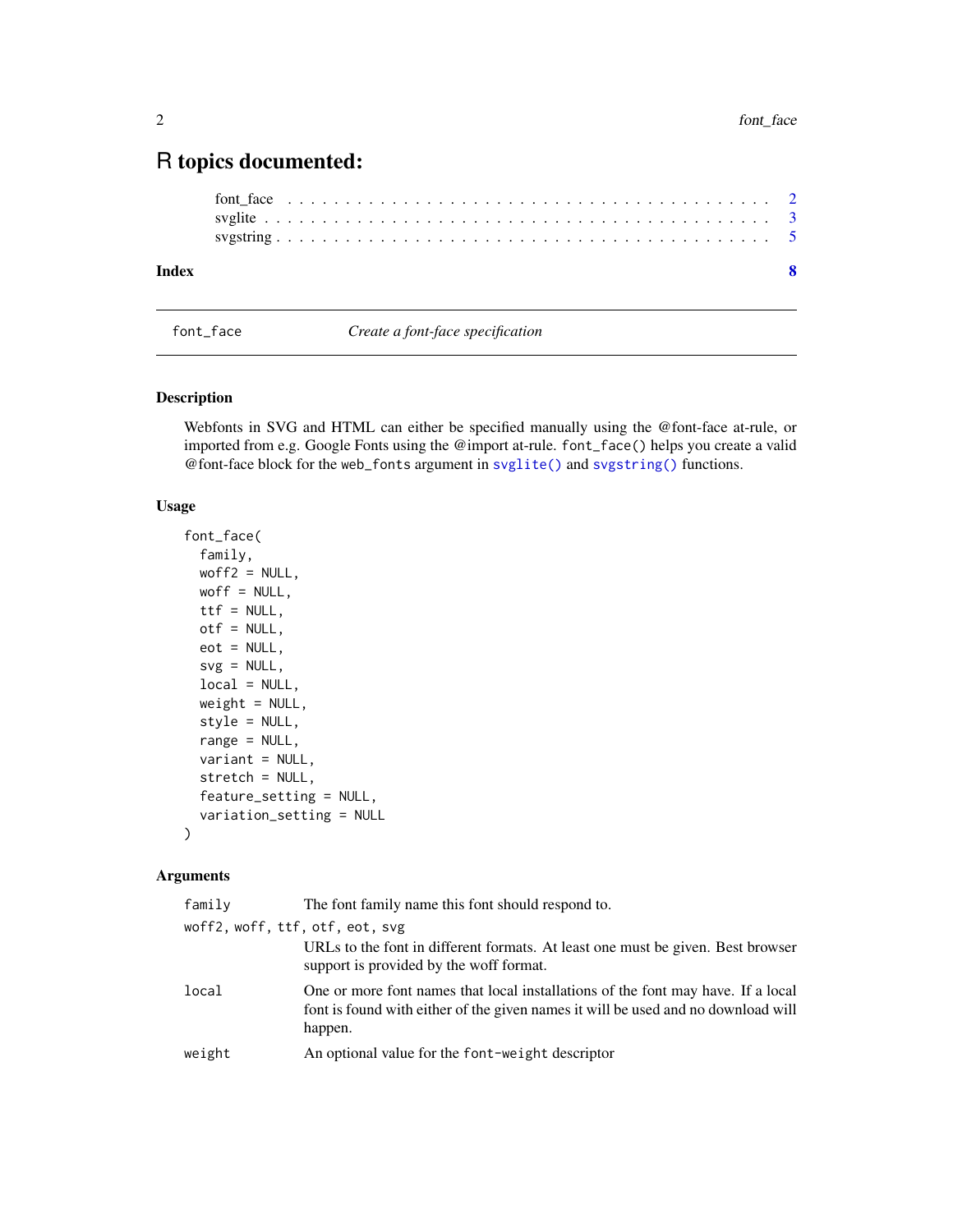#### <span id="page-2-0"></span>svglite 3

| style             | An optional value for the font-style descriptor                                                                           |  |
|-------------------|---------------------------------------------------------------------------------------------------------------------------|--|
| range             | An optional value for the unicode-range descriptor Will give the range of uni-<br>code values that this font will support |  |
| variant           | An optional value for the font-variant descriptor                                                                         |  |
| stretch           | An optional value for the font-stretch descriptor                                                                         |  |
| feature_setting   |                                                                                                                           |  |
|                   | An optional value for the font-feature-settings descriptor It is recommended<br>to avoid using this if possible           |  |
| variation_setting |                                                                                                                           |  |
|                   | An optional value for the font-variation-settings descriptor.                                                             |  |

#### Value

A character string with the @font-face block.

#### Examples

```
font_face(
 family = "MyHelvetica",
  ttf = "MgOpenModernaBold.ttf",
  local = c("Helvetica Neue Bold", "HelveticaNeue-Bold"),
  weight = "bold"
\lambda
```
#### <span id="page-2-1"></span>svglite *An SVG Graphics Driver*

#### Description

This function produces graphics compliant to the current w3 svg XML standard. The driver output is currently NOT specifying a DOCTYPE DTD.

#### Usage

```
svglite(
  filename = "Rplot%03d.svg",
  width = 10,
 height = 8,
 bg = "white",pointsize = 12,
  standalone = TRUE,
  system_fonts = list(),
  user_fonts = list(),
  web_fonts = list(),
  id = NULL,fix_text_size = TRUE,
```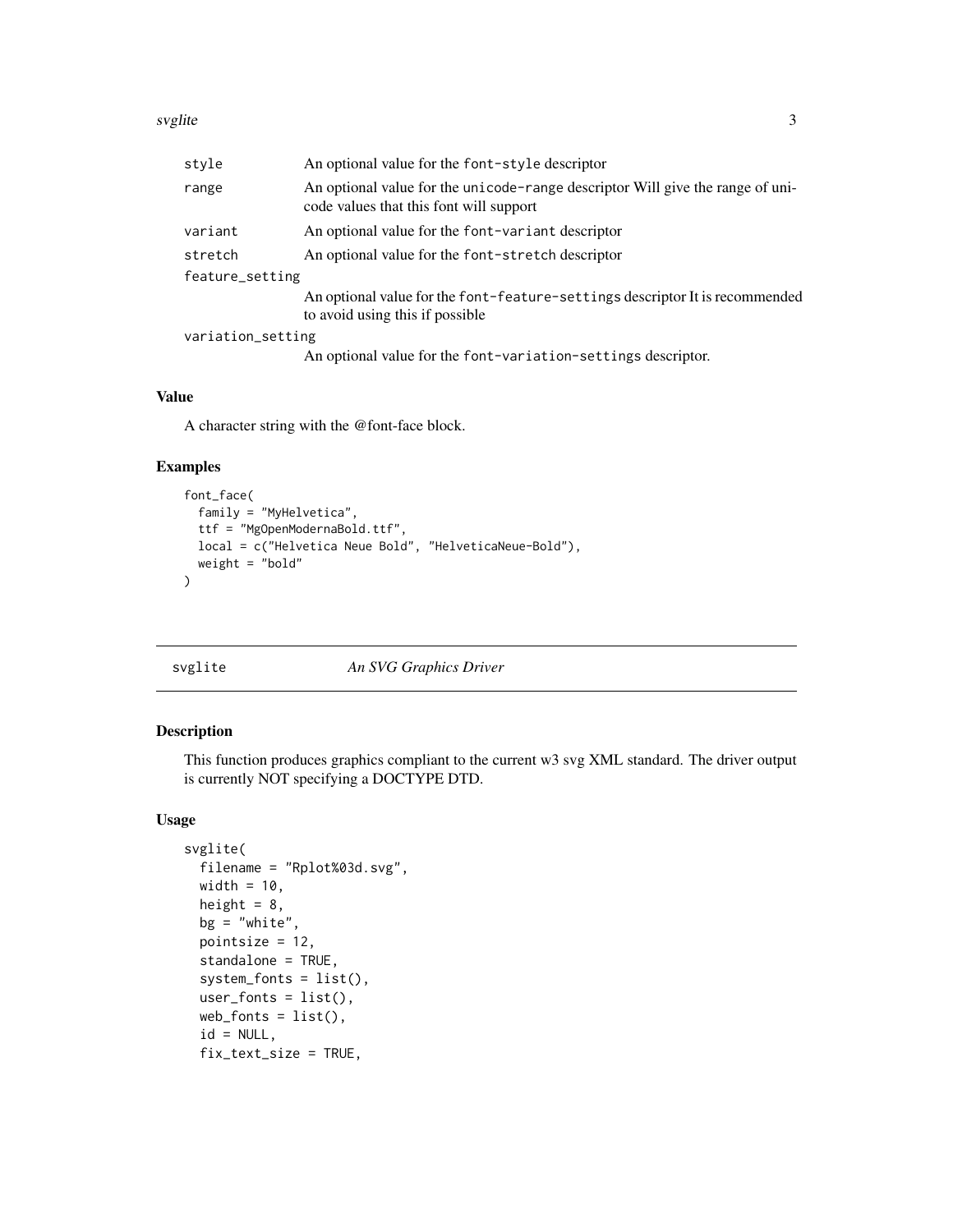4 svglite states and the state of the state of the state state state  $\sim$  svglite

```
scaling = 1,
   always_valid = FALSE,
  file
\mathcal{L}
```
#### Arguments

| filename      | The file where output will appear.                                                                                                                                                                                                                                                                                                                                                                                                                                                                                                                                             |
|---------------|--------------------------------------------------------------------------------------------------------------------------------------------------------------------------------------------------------------------------------------------------------------------------------------------------------------------------------------------------------------------------------------------------------------------------------------------------------------------------------------------------------------------------------------------------------------------------------|
| height, width | Height and width in inches.                                                                                                                                                                                                                                                                                                                                                                                                                                                                                                                                                    |
| bg            | Default background color for the plot (defaults to "white").                                                                                                                                                                                                                                                                                                                                                                                                                                                                                                                   |
| pointsize     | Default point size.                                                                                                                                                                                                                                                                                                                                                                                                                                                                                                                                                            |
| standalone    | Produce a standalone svg file? If FALSE, omits xml header and default names-<br>pace.                                                                                                                                                                                                                                                                                                                                                                                                                                                                                          |
| system_fonts  | Superseded Consider using systemfonts:: register_font() instead. Named<br>list of font names to be aliased with fonts installed on your system. If unspec-<br>ified, the R default families sans, serif, mono and symbol are aliased to the<br>family returned by font_info().                                                                                                                                                                                                                                                                                                 |
| user_fonts    | Superseded Consider using systemfonts:: register_font() instead. Named<br>list of fonts to be aliased with font files provided by the user rather than fonts<br>properly installed on the system. The aliases can be fonts from the fontquiver<br>package, strings containing a path to a font file, or a list containing name and<br>file elements with name indicating the font alias in the SVG output and file<br>the path to a font file.                                                                                                                                 |
| web_fonts     | A list containing web fonts to use in the SVG. The fonts will still need to be<br>available locally on the computer running the code, but viewers of the final SVG<br>will not need the font if specified as a web font. Web fonts can either be specified<br>using font_face() or given as a single string in which case they are taken to be<br>URL's for an @import directive to e.g. Google Fonts.                                                                                                                                                                         |
| id            | A character vector of ids to assign to the generated SVG's. If creating more<br>SVG files than supplied ids the exceeding SVG's will not have an id tag and a<br>warning will be thrown.                                                                                                                                                                                                                                                                                                                                                                                       |
| fix_text_size | Should the width of strings be fixed so that it doesn't change between svg render-<br>ers depending on their font rendering? Defaults to TRUE. If TRUE each string will<br>have the textLength CSS property set to the width calculated by systemfonts<br>and lengthAdjust='spacingAndGlyphs'. Setting this to FALSE can be bene-<br>ficial for heavy post-processing that may change content or style of strings, but<br>may lead to inconsistencies between strings and graphic elements that depend<br>on the dimensions of the string (e.g. label borders and background). |
| scaling       | A scaling factor to apply to the rendered line width and text size. Useful for<br>getting the right sizing at the dimension that you need.                                                                                                                                                                                                                                                                                                                                                                                                                                     |
| always_valid  | Should the svgfile be a valid svg file while it is being written to? Setting this<br>to TRUE will incur a considerable performance hit $(>50\%$ additional rendering<br>time) so this should only be set to TRUE if the file is being parsed while it is still<br>being written to.                                                                                                                                                                                                                                                                                            |
| file          | Identical to filename. Provided for backward compatibility.                                                                                                                                                                                                                                                                                                                                                                                                                                                                                                                    |

<span id="page-3-0"></span>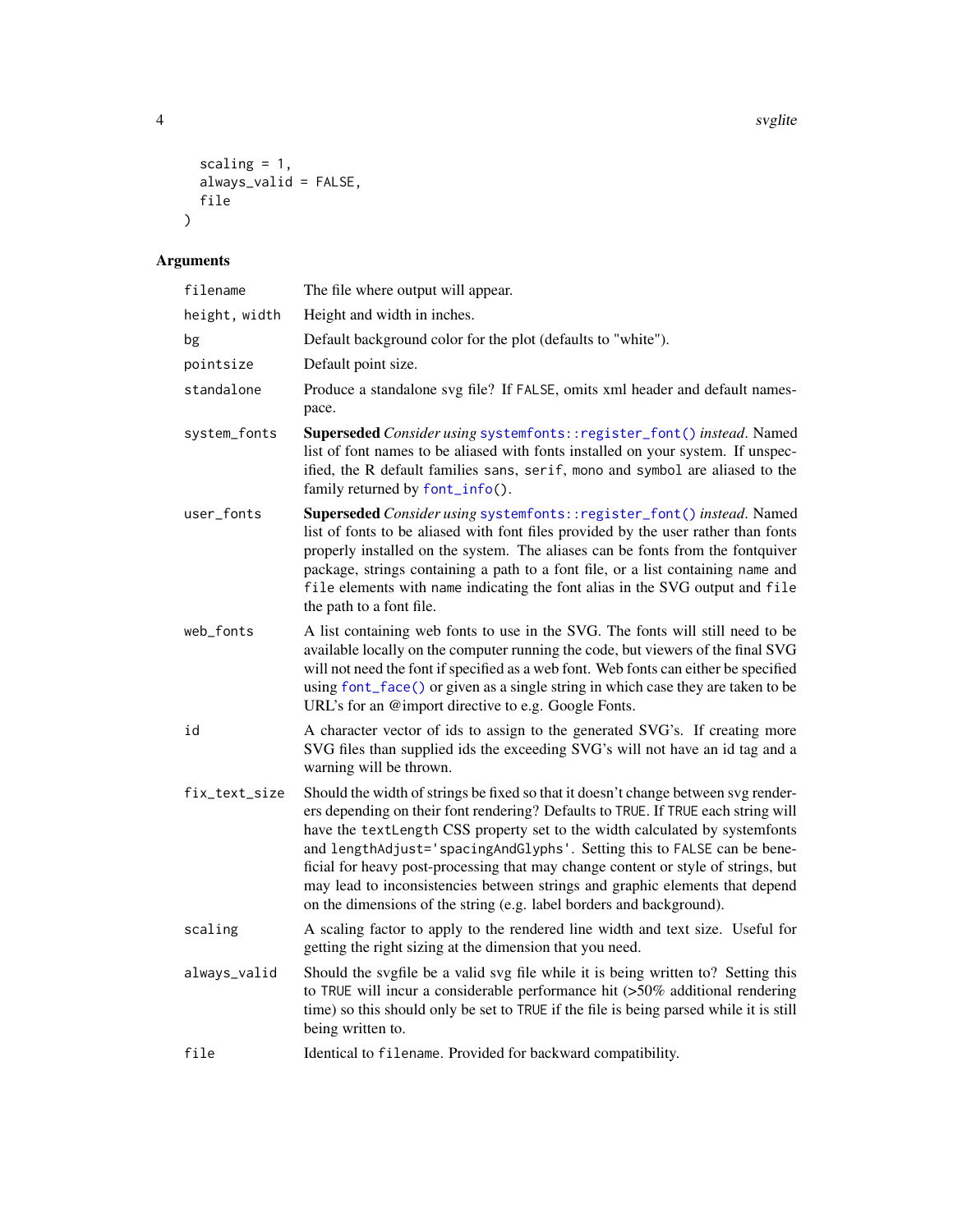#### <span id="page-4-0"></span>svgstring 5

#### Details

svglite provides two ways of controlling fonts: system fonts aliases and user fonts aliases. Supplying a font alias has two effects. First it determines the font-family property of all text anchors in the SVG output. Secondly, the font is used to determine the dimensions of graphical elements and has thus an influence on the overall aspect of the plots. This means that for optimal display, the font must be available on both the computer used to create the svg, and the computer used to render the svg. See the fonts vignette for more information.

#### Author(s)

This driver was written by T Jake Luciani <jakeluciani@yahoo.com> 2012: updated by Matthieu Decorde <matthieu.decorde@ens-lyon.fr>

#### References

*W3C Scalable Vector Graphics (SVG)*: <http://www.w3.org/Graphics/SVG/>

#### See Also

[pictex](#page-0-0), [postscript](#page-0-0), [Devices](#page-0-0)

#### Examples

```
# Save to file
svglite(tempfile("Rplots.svg"))
plot(1:11, (-5:5)^2, type = 'b', main = "Simple Example")dev.off()
```
<span id="page-4-1"></span>svgstring *Access current SVG as a string.*

#### Description

This is a variation on [svglite](#page-2-1) that makes it easy to access the current value as a string.

#### Usage

```
svgstring(
 width = 10,
  height = 8,
 bg = "white",pointsize = 12,
  standalone = TRUE,
  system_fonts = list(),
  user_fonts = list(),
  web_fonts = list(),id = NULL,
```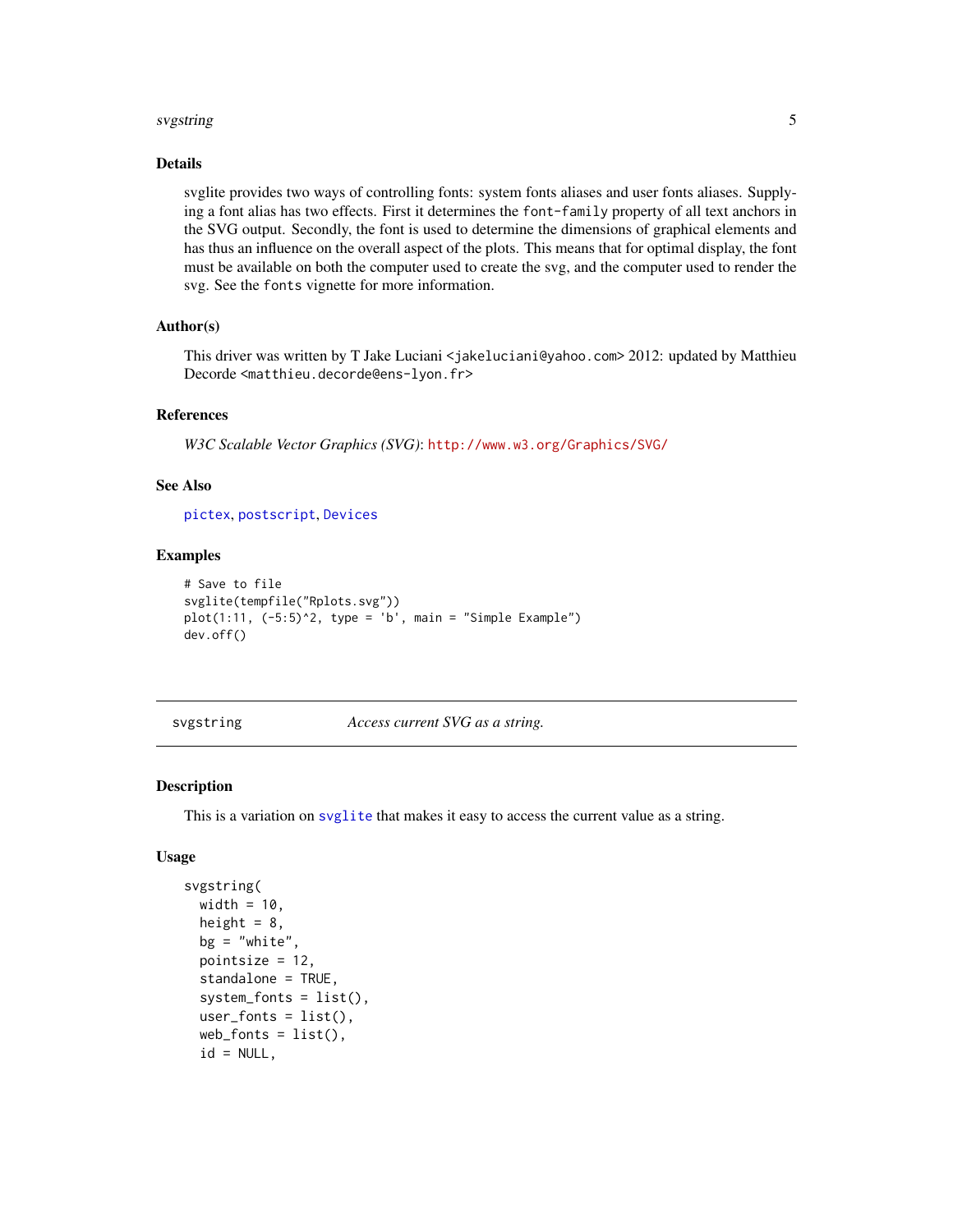```
fix_text_size = TRUE,
  scaling = 1
\mathcal{L}
```
#### Arguments

| width         | Height and width in inches.                                                                                                                                                                                                                                                                                                                                                                                                                                                                                                                                                    |
|---------------|--------------------------------------------------------------------------------------------------------------------------------------------------------------------------------------------------------------------------------------------------------------------------------------------------------------------------------------------------------------------------------------------------------------------------------------------------------------------------------------------------------------------------------------------------------------------------------|
| height        | Height and width in inches.                                                                                                                                                                                                                                                                                                                                                                                                                                                                                                                                                    |
| bg            | Default background color for the plot (defaults to "white").                                                                                                                                                                                                                                                                                                                                                                                                                                                                                                                   |
| pointsize     | Default point size.                                                                                                                                                                                                                                                                                                                                                                                                                                                                                                                                                            |
| standalone    | Produce a standalone svg file? If FALSE, omits xml header and default names-<br>pace.                                                                                                                                                                                                                                                                                                                                                                                                                                                                                          |
| system_fonts  | Superseded Consider using systemfonts:: register_font() instead. Named<br>list of font names to be aliased with fonts installed on your system. If unspec-<br>ified, the R default families sans, serif, mono and symbol are aliased to the<br>family returned by font_info().                                                                                                                                                                                                                                                                                                 |
| user_fonts    | Superseded Consider using systemfonts:: register_font() instead. Named<br>list of fonts to be aliased with font files provided by the user rather than fonts<br>properly installed on the system. The aliases can be fonts from the fontquiver<br>package, strings containing a path to a font file, or a list containing name and<br>file elements with name indicating the font alias in the SVG output and file<br>the path to a font file.                                                                                                                                 |
| web_fonts     | A list containing web fonts to use in the SVG. The fonts will still need to be<br>available locally on the computer running the code, but viewers of the final SVG<br>will not need the font if specified as a web font. Web fonts can either be specified<br>using font_face() or given as a single string in which case they are taken to be<br>URL's for an @import directive to e.g. Google Fonts.                                                                                                                                                                         |
| id            | A character vector of ids to assign to the generated SVG's. If creating more<br>SVG files than supplied ids the exceeding SVG's will not have an id tag and a<br>warning will be thrown.                                                                                                                                                                                                                                                                                                                                                                                       |
| fix_text_size | Should the width of strings be fixed so that it doesn't change between svg render-<br>ers depending on their font rendering? Defaults to TRUE. If TRUE each string will<br>have the textLength CSS property set to the width calculated by systemfonts<br>and lengthAdjust='spacingAndGlyphs'. Setting this to FALSE can be bene-<br>ficial for heavy post-processing that may change content or style of strings, but<br>may lead to inconsistencies between strings and graphic elements that depend<br>on the dimensions of the string (e.g. label borders and background). |
| scaling       | A scaling factor to apply to the rendered line width and text size. Useful for<br>getting the right sizing at the dimension that you need.                                                                                                                                                                                                                                                                                                                                                                                                                                     |

#### Details

See [svglite\(](#page-2-1)) documentation for information about specifying fonts.

#### Value

A function with no arguments: call the function to get the current value of the string.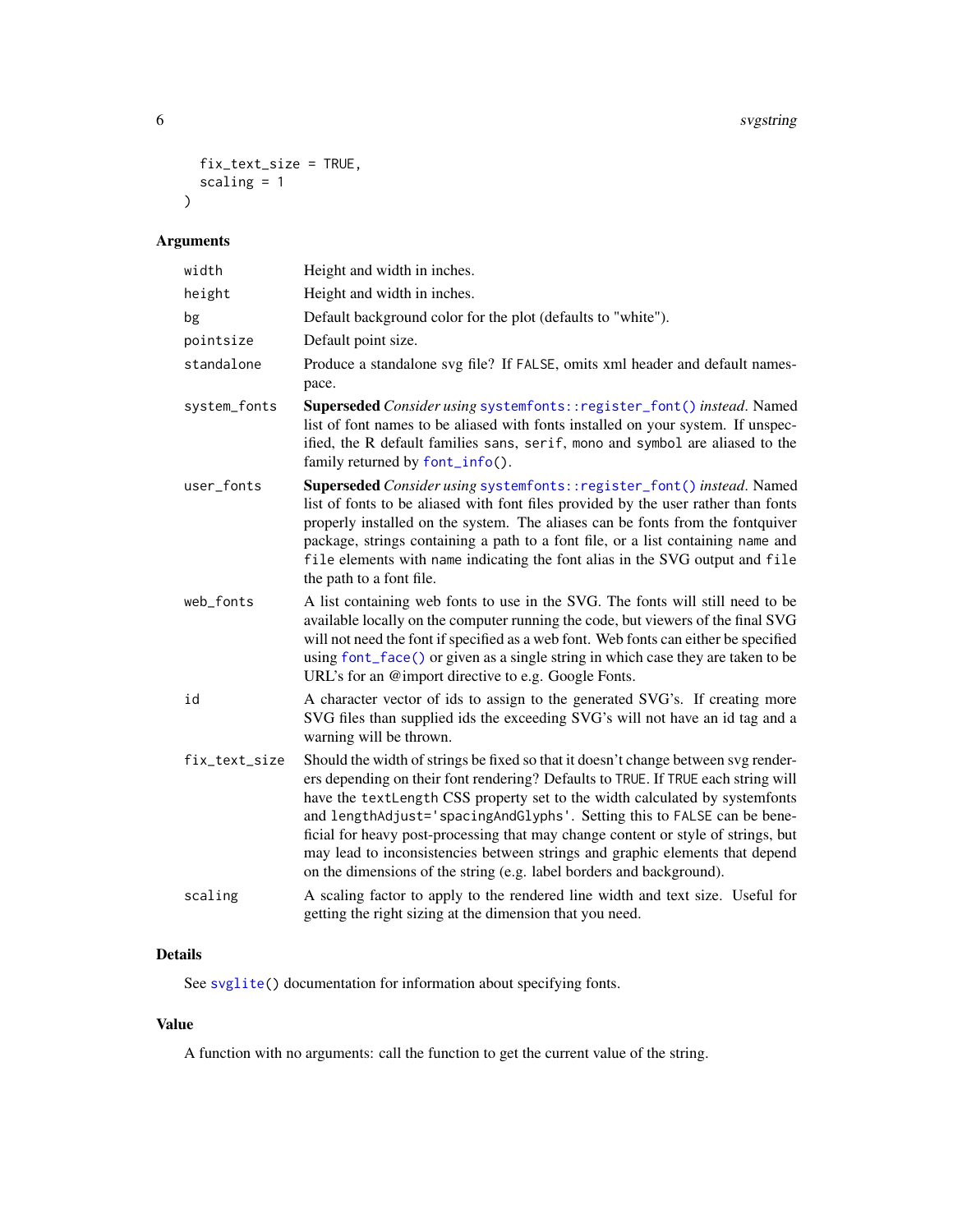#### svgstring

#### Examples

```
s <- svgstring(); s()
plot.new(); s();
text(0.5, 0.5, "Hi!"); s()
dev.off()
s <- svgstring()
plot(rnorm(5), rnorm(5))
s()
dev.off()
```